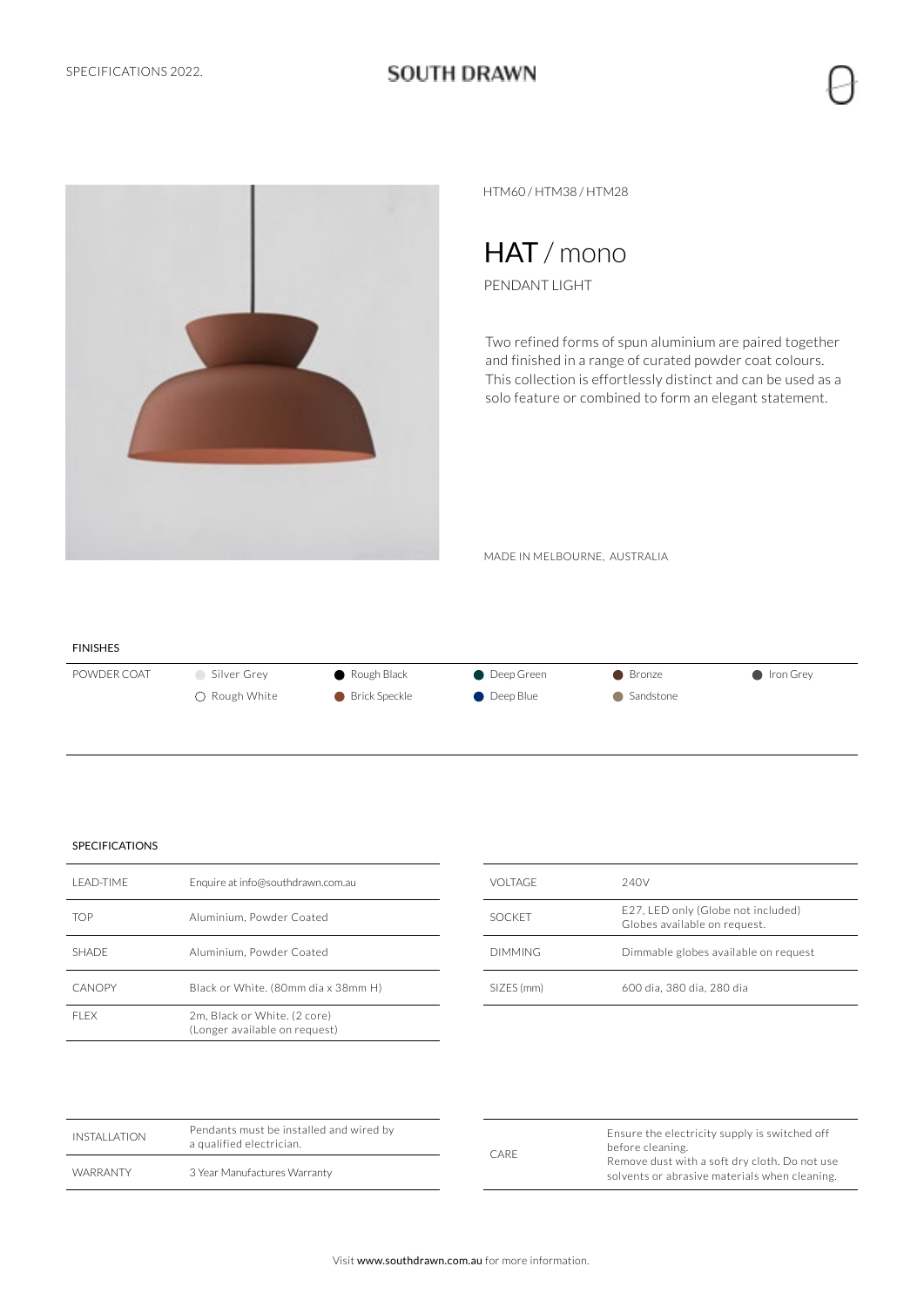

Dims: 600mm dia x 320mm H Weight: 6kg

**HAT 38** / mono HTM38



Dims: 380mm dia x 205mm H Weight: 2.5kg

**HAT 28** / mono HTM28



Dims: 280mm dia x 150mm H Weight: 1.5kg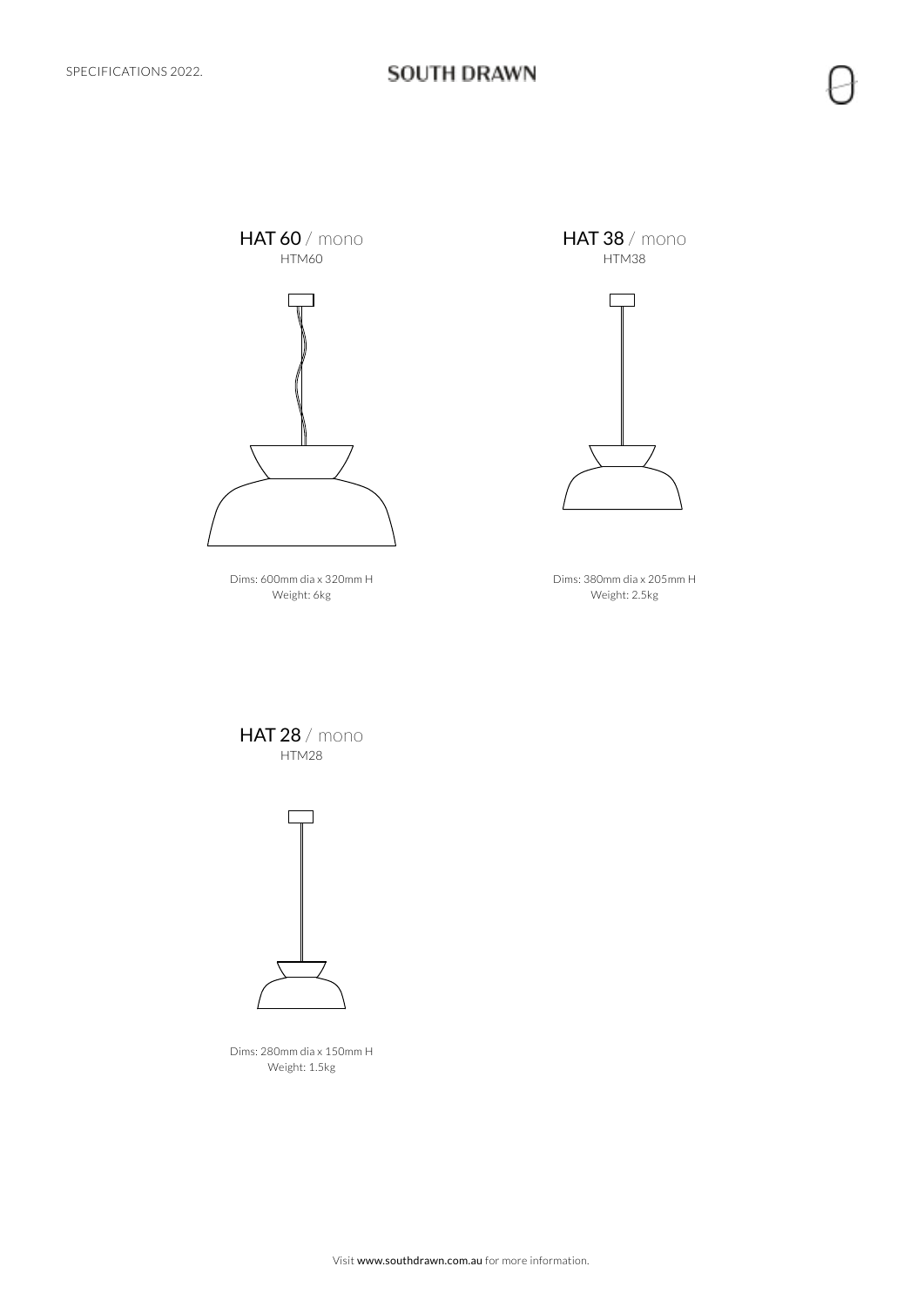## **SOUTH DRAWN**



HT60 / HT38 / HT28

# **HAT**

PENDANT LIGHT

Clean lines and a strong form define the Hat pendant collection. The spun aluminum shade is complemented by an array of ceramic tops. Each offers its own personality to the space it occupies.

MADE IN MELBOURNE, AUSTRALIA

| <b>FINISHES</b>    |                        |                        |                            |                    |                |
|--------------------|------------------------|------------------------|----------------------------|--------------------|----------------|
| <b>CERAMIC TOP</b> | Stone Black            | ● Sand                 | Stone Grey                 | ● Fern Green       | ● Forest Green |
|                    | $\bigcirc$ Pearl White | ● Terracotta           | ● Warm Clay                | <b>Tasman Blue</b> |                |
| <b>METAL TOP</b>   | ● Brass                | Copper                 | (Matching bases available) |                    |                |
| PC BASE            | • Satin Black          | $\bigcirc$ Satin White |                            |                    |                |

| I FAD-TIMF    | Enquire at info@southdrawn.com.au                             |
|---------------|---------------------------------------------------------------|
| TOP           | Ceramic or Raw Metal                                          |
| <b>SHADE</b>  | Aluminium, Powder Coated                                      |
| <b>CANOPY</b> | Black or White. (80mm dia x 38mm H)                           |
| FI FX         | 2m. Black or White. (2 core)<br>(Longer available on request) |

| VOLTAGE       | 240V                                                               |
|---------------|--------------------------------------------------------------------|
| <b>SOCKET</b> | E27, LED only (Globe not included)<br>Globes available on request. |
| DIMMING.      | Dimmable globes available on request                               |
| SIZES (mm)    | 600 dia. 380 dia. 280 dia                                          |

| INSTALLATION | Pendants must be installed and wired by<br>a qualified electrician. | <b>CARE</b> | Ensure the electricity supply is switched off<br>before cleaning.                              |  |
|--------------|---------------------------------------------------------------------|-------------|------------------------------------------------------------------------------------------------|--|
| WARRANTY     | 3 Year Manufactures Warranty                                        |             | Remove dust with a soft dry cloth. Do not use<br>solvents or abrasive materials when cleaning. |  |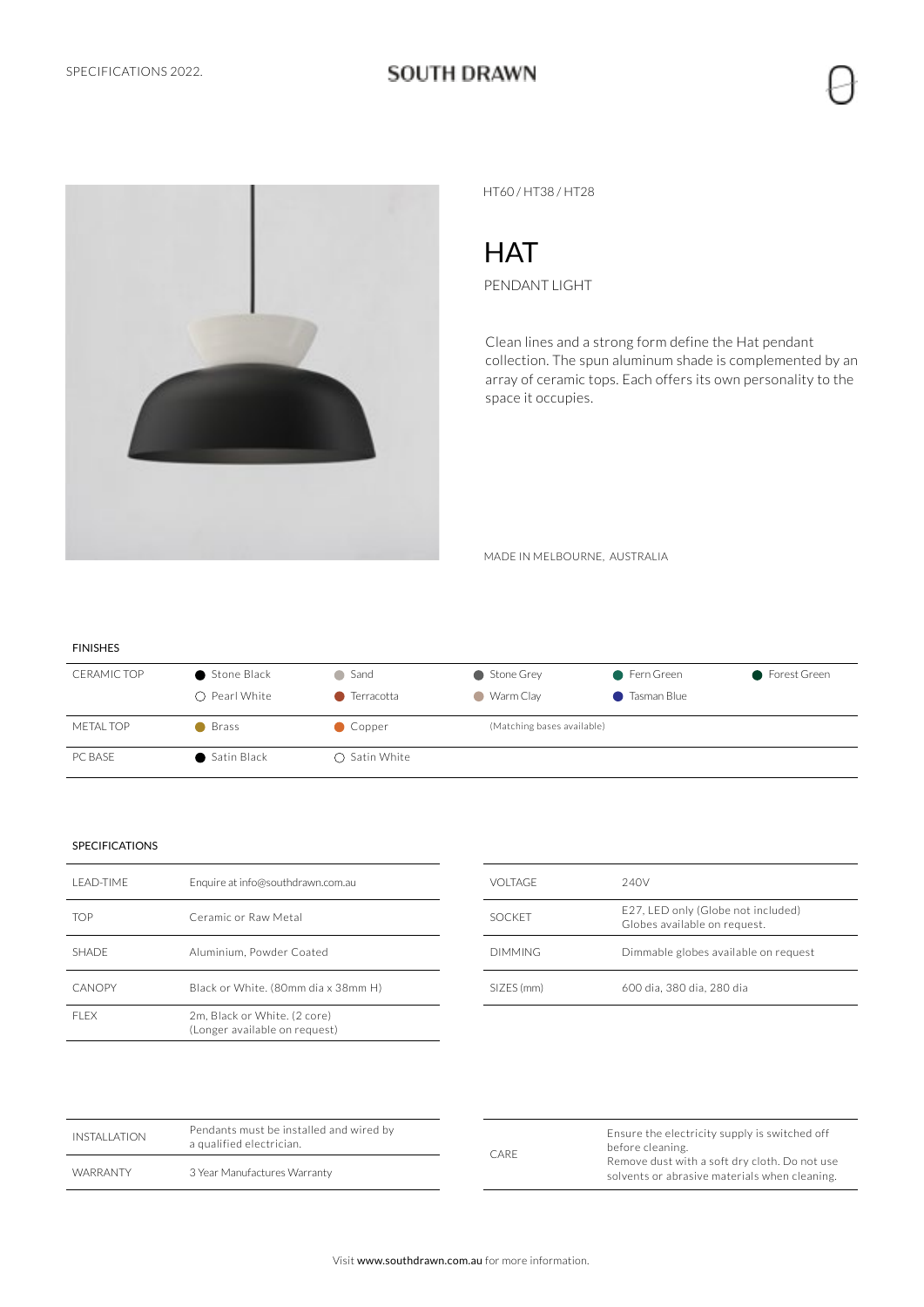

Dims: 600mm dia x 320mm H Weight: 8.5kg





Dims: 380mm dia x 205mm H Weight: 4kg

HAT 28 HT28



Dims: 280mm dia x 150mm H Weight: 3kg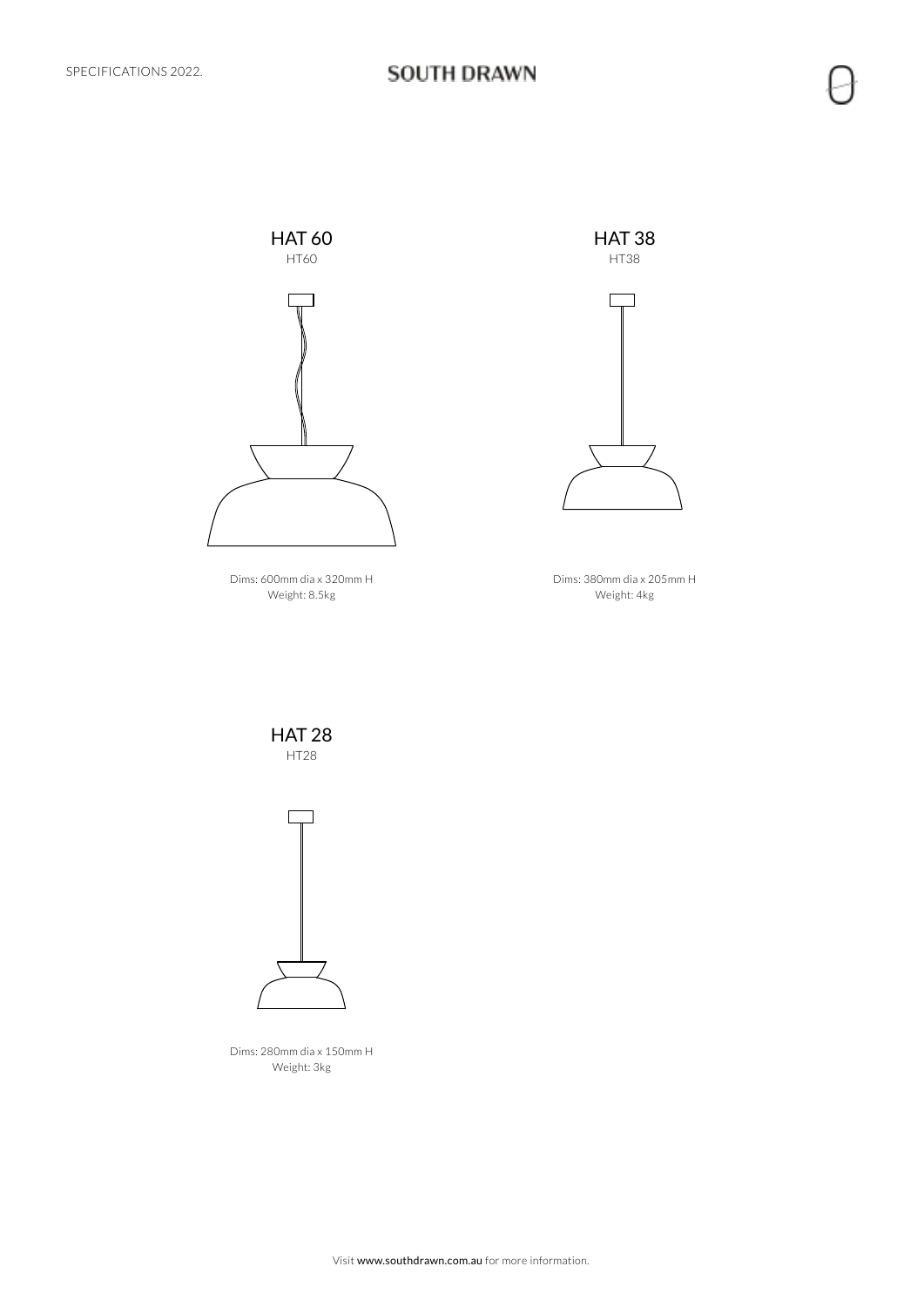### **SOUTH DRAWN**



HTM48 / HTM30

## HAT DEEP/mono

PENDANT LIGHT

Two refined forms of spun aluminium are paired together and finished in a range of curated powder coat colours. This collection is effortlessly distinct and can be used as a solo feature or combined to form an elegant statement.

MADE IN MELBOURNE, AUSTRALIA

| <b>FINISHES</b> |                       |                       |                     |             |                          |
|-----------------|-----------------------|-----------------------|---------------------|-------------|--------------------------|
| POWDER COAT     | Silver Grev           | $\bullet$ Rough Black | <b>Deep Green</b>   | ● Bronze    | $\blacksquare$ Iron Grey |
|                 | $\bigcap$ Rough White | <b>Brick Speckle</b>  | $\bullet$ Deep Blue | • Sandstone |                          |

| I FAD-TIMF    | Enquire at info@southdrawn.com.au                             |
|---------------|---------------------------------------------------------------|
| <b>TOP</b>    | Aluminium, Powder Coated                                      |
| <b>SHADE</b>  | Aluminium, Powder Coated                                      |
| <b>CANOPY</b> | Black or White. (80mm dia x 38mmH)                            |
| FI FX         | 2m. Black or White. (2 core)<br>(Longer available on request) |

| VOLTAGE        | 240V                                                               |
|----------------|--------------------------------------------------------------------|
| <b>SOCKET</b>  | E27, LED only (Globe not included)<br>Globes available on request. |
| <b>DIMMING</b> | Dimmable globes available on request                               |
| SIZES (mm)     | 480 dia, 300 dia                                                   |

| INSTALLATION    | Pendants must be installed and wired by<br>a qualified electrician. | <b>CARE</b> |
|-----------------|---------------------------------------------------------------------|-------------|
| <b>WARRANTY</b> | 3 Year Manufactures Warranty                                        |             |

| <b>CARE</b> | Ensure the electricity supply is switched off<br>before cleaning.<br>Remove dust with a soft dry cloth. Do not use<br>solvents or abrasive materials when cleaning. |
|-------------|---------------------------------------------------------------------------------------------------------------------------------------------------------------------|
|-------------|---------------------------------------------------------------------------------------------------------------------------------------------------------------------|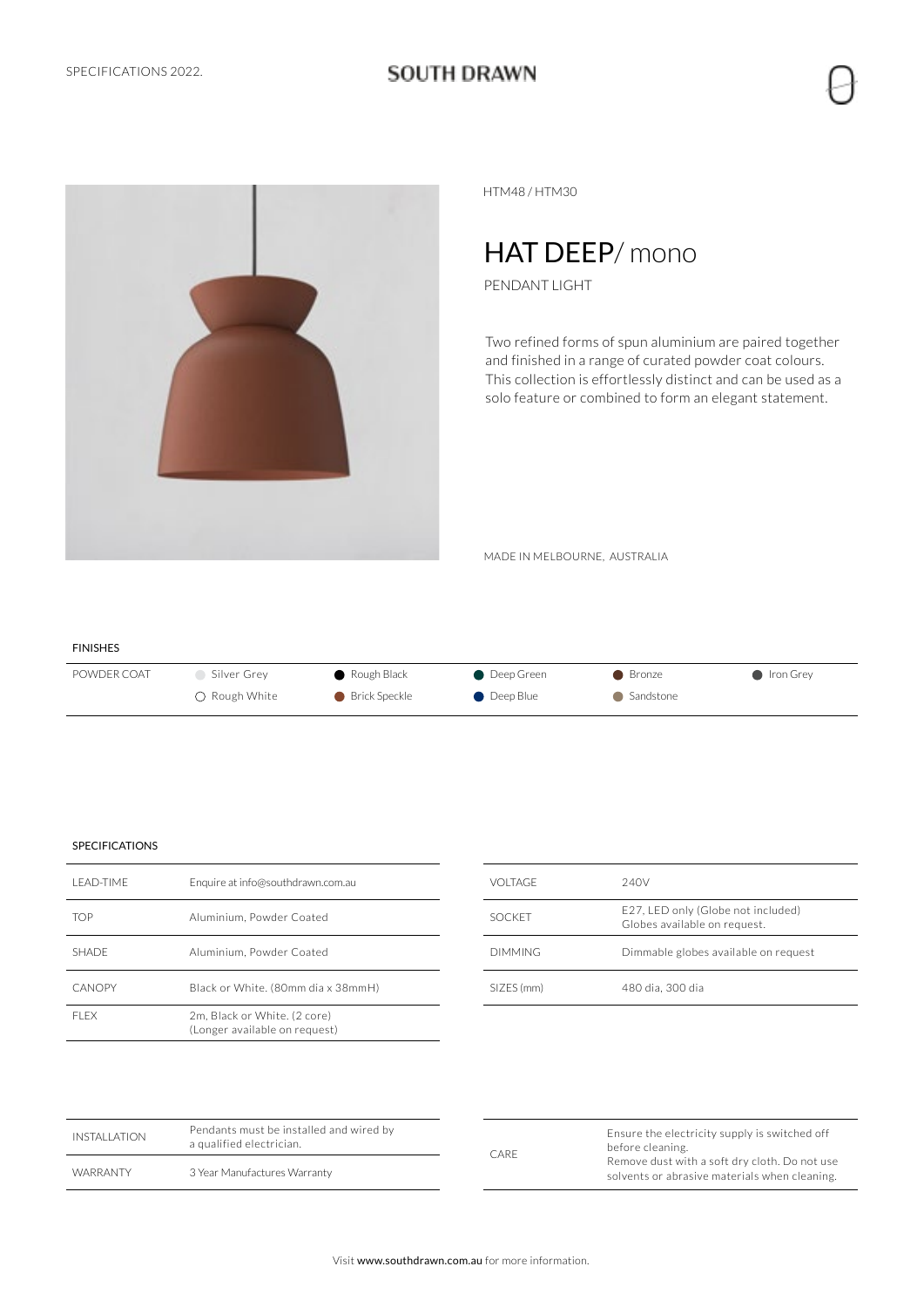HAT DEEP 48 / mono HTM48



Dims: 480mm dia x 480mm H Weight: 7kg

HAT DEEP 30 / mono HTM30



Dims: 300mm dia x 300mm H Weight: 2.5kg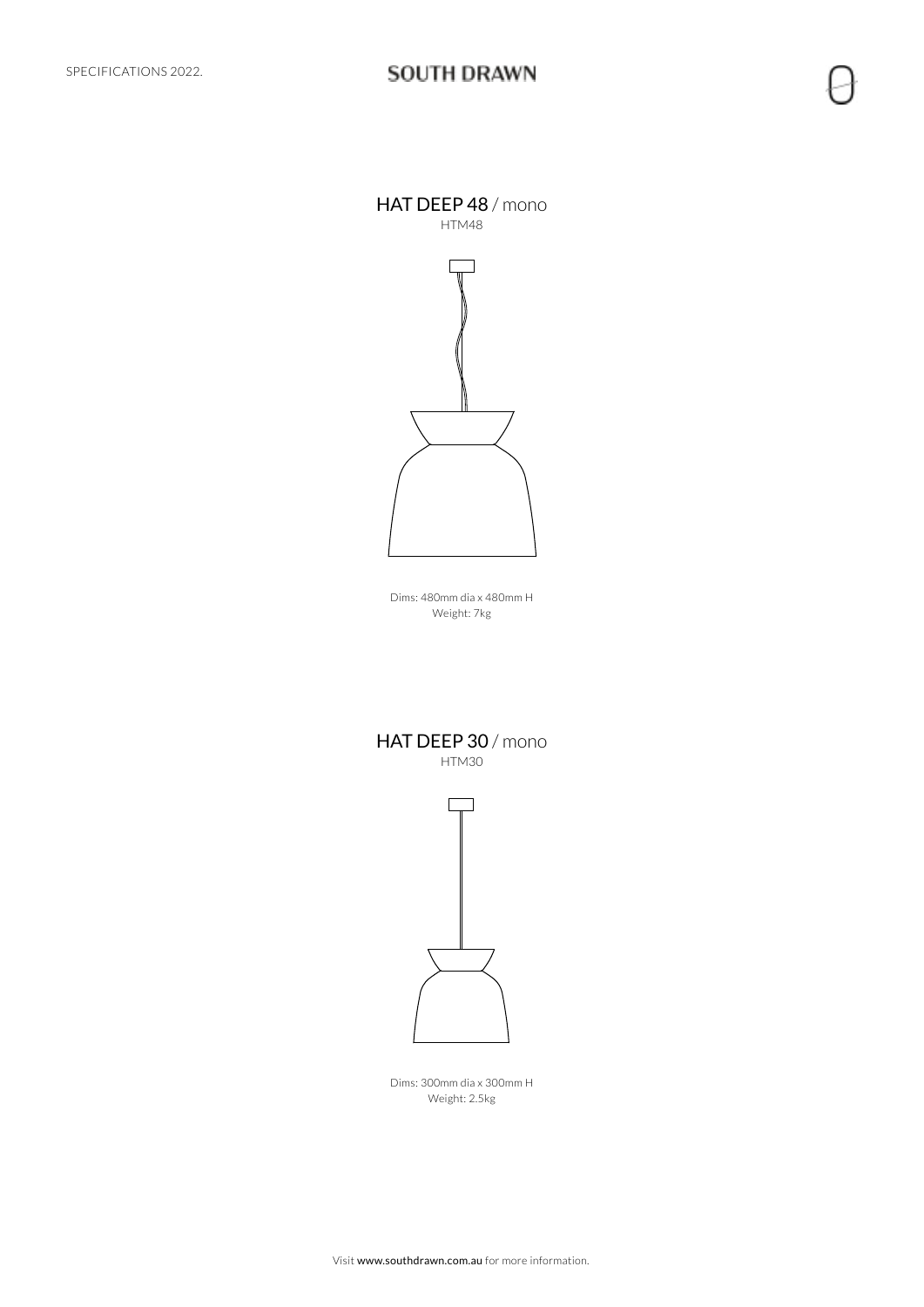

HT48 / HT30

## HAT DEEP

PENDANT LIGHT

Clean lines and a strong form define the Hat pendant collection. The spun aluminum shade is complemented by an array of ceramic tops. Each offers its own personality to the space it occupies.

MADE IN MELBOURNE, AUSTRALIA

| <b>FINISHES</b>    |                        |                        |                            |                    |                |
|--------------------|------------------------|------------------------|----------------------------|--------------------|----------------|
| <b>CERAMIC TOP</b> | Stone Black            | ● Sand                 | Stone Grey                 | ● Fern Green       | ● Forest Green |
|                    | $\bigcirc$ Pearl White | ● Terracotta           | ● Warm Clay                | <b>Tasman Blue</b> |                |
| <b>METAL TOP</b>   | ● Brass                | Copper                 | (Matching bases available) |                    |                |
| PC BASE            | • Satin Black          | $\bigcirc$ Satin White |                            |                    |                |

| I FAD-TIMF   | Enquire at info@southdrawn.com.au                             |
|--------------|---------------------------------------------------------------|
| <b>TOP</b>   | Ceramic or Raw Metal                                          |
| <b>SHADE</b> | Aluminium, Powder Coated                                      |
| CANOPY       | Black or White. (80mm dia x 38mm H)                           |
| FI FX        | 2m. Black or White. (2 core)<br>(Longer available on request) |

| VOLTAGE       | 240V                                                               |
|---------------|--------------------------------------------------------------------|
| <b>SOCKET</b> | E27, LED only (Globe not included)<br>Globes available on request. |
| DIMMING.      | Dimmable globes available on request                               |
| SIZES (mm)    | 480 dia, 300 dia                                                   |

| INSTALLATION | Pendants must be installed and wired by<br>a qualified electrician. | CARE | Ensure the electricity supply is switched off<br>before cleaning.                              |  |
|--------------|---------------------------------------------------------------------|------|------------------------------------------------------------------------------------------------|--|
| WARRANTY     | 3 Year Manufactures Warranty                                        |      | Remove dust with a soft dry cloth. Do not use<br>solvents or abrasive materials when cleaning. |  |